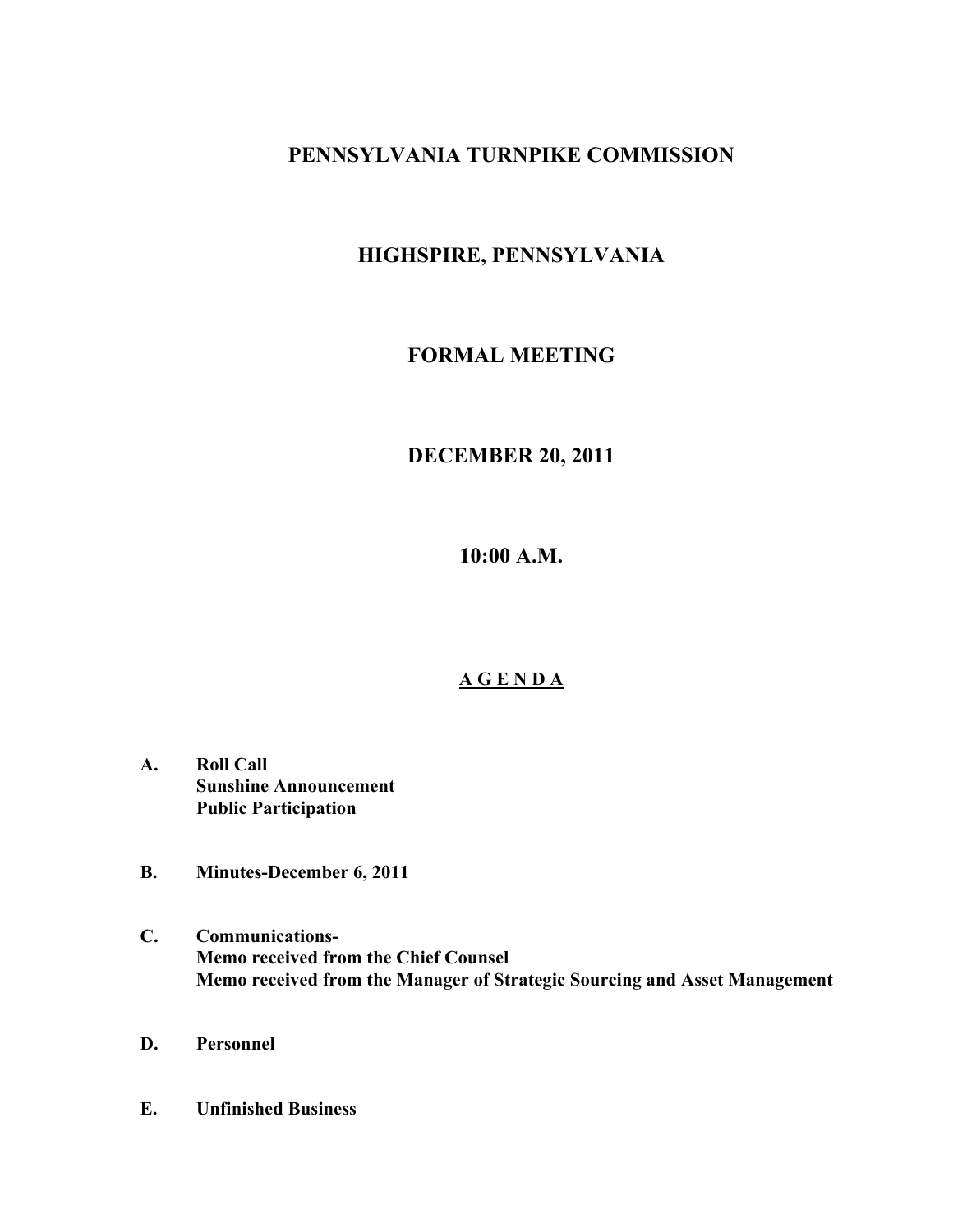- **1. Adopt the revised Policy Letter 8.2,** *Wireless Policy***, to reflect the revised language regarding wireless device security.**
- **2. Approve the negotiation and execution of the Amendments, Agreements and a Release for the items listed in memos "a" through "h":**
	- **a. Amendment to our SAP Software License Agreement to terminate our SAP software licenses associated with SAP's Duet software product that is not being utilized, effective December 31, 2011;**
	- **b. Amendment to our agreement with the PA Fish and Boat Commission for the total reconstruction project from MP 67.00 to MP 75.00 stream mitigation; to extend the agreement to December 31, 2012 to permit time for any minor corrective measures if required by DEP or US Army Corps of Engineers;**
	- **c. Agreement with Ahold USA, LLC (owns and operates the GIANT supermarket chain) to distribute E-ZPass in their PA store locations;**
	- **d. Agreement with Kapsch TrafficCom IVHS, Inc. for the procurement of electronic toll collection technology and associated subsystem components and services. Kapsch TrafficCom is the vendor selected by the E-ZPass Group (IAG);**
	- **e. Exercise our option to renew the agreement with John's Mobile Repair Service as an authorized service provider for coverage from MP 188.70 to MP 226.30, on a month-to-month basis until a provider is selected via the RFP process;**
	- **f. Exercise our option to renew the agreement with Abel Brother's Towing as an authorized service provider for coverage from MP 292.60 to MP 312.00, on a month-to-month basis until a provider is selected via the RFP process;**
	- **g. Approve the execution of Releases with Bank of America in exchange for the Commission's share of a settlement between B of A and numerous State Attorneys General, in connection with municipal bond derivative transactions between 1998 and 2003, and further authorize the CFO to execute the Releases on behalf of the Commission;**
	- **h. Addendum to our OCIP wrap-up insurance coverage for Phase II on the Mon/Fayette Expressway; to extend the coverage until August 31, 2012; at an approximate additional cost of \$100,000.00.**
- **3. Approve the Right-of-Way Requests for the items listed in memos "a" through "f":**
	- **a. Adopt the Proposed Property Acquisition Resolution for Right-of-Way #8995- R07, a partial take parcel, necessary for construction of the Rt. 903 Slip Ramp; authorize payment of the estimated Just Compensation in the amount of**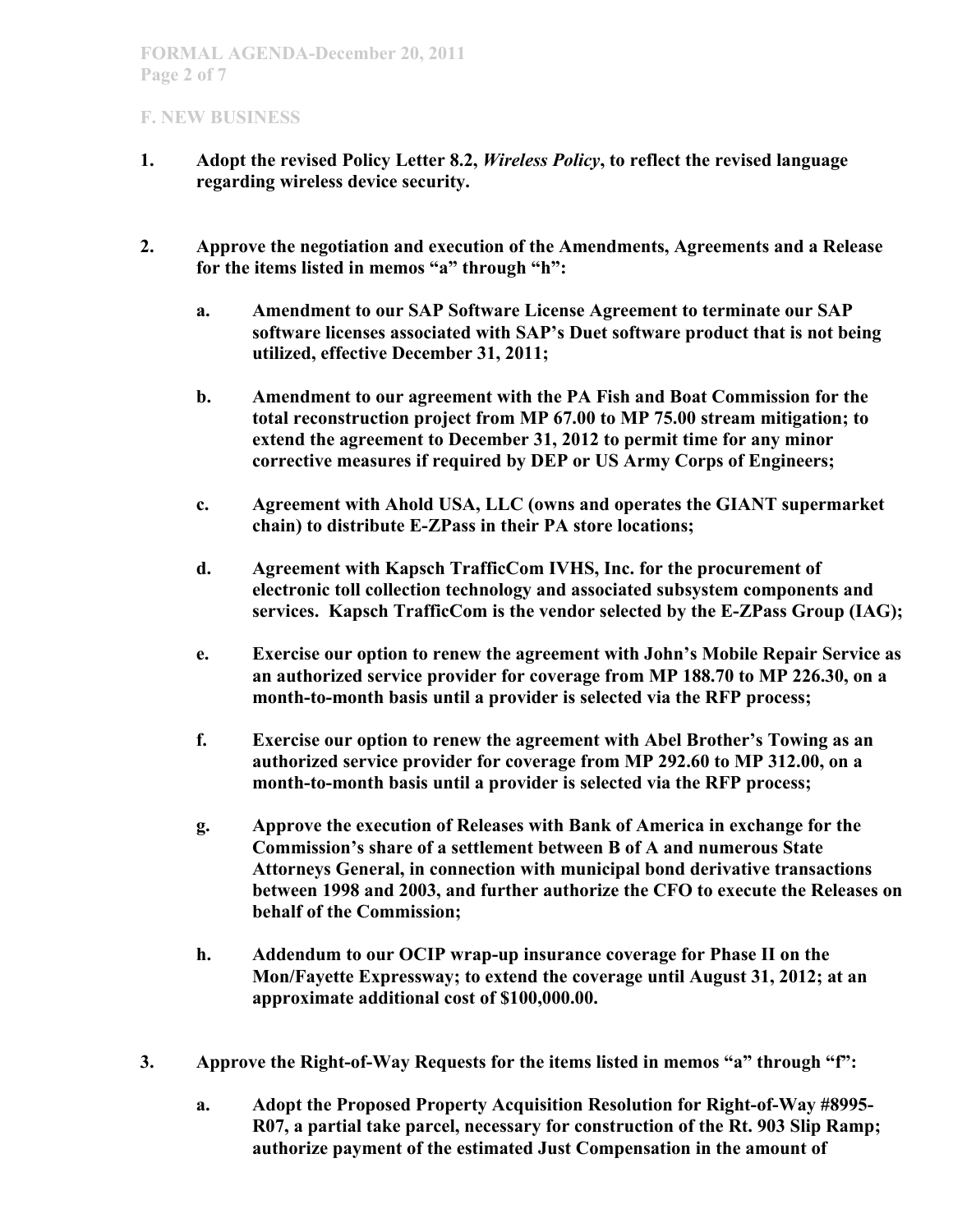**\$20,400.00, payable to Buckley, Brion, McGuire, Morris & Sommer, LLP, Escrow Agent; and authorize payment of additional statutory damages as calculated by the Legal Department and approved by the Chief Executive Officer;**

- **b. Authorize the acquisition of Right-of-Way #14071-A, a partial take parcel, necessary for the total reconstruction project from MP 40.00 to MP 48.00; by issuing payment in the amount of \$116,934.50, payable to Nathan J. Zarichnak & Assoc., LLC; representing fair market value, pro-rated taxes and recording costs; authorize the appropriate Commission officials to execute the agreement of sale; authorize payment of additional statutory damages as calculated by the Legal Department and approved by the Chief Executive Officer; and payment of fair market value to the property owner is contingent upon the delivery of a deed as prepared by the Legal Department;**
- **c. Convey 0.11 acres of property on the Findlay Connector project to the adjoiner, Wendell Foust; authorize the transfer of the property for \$400.00; and authorize the execution of a deed as prepared by the Legal Department;**
- **d. Authorize the acquisition of Right-of-Way #7087-A, partial take parcel, necessary for construction of the I-95/I-276 Interchange Project; by issuing payment in the amount of \$242,700.00, payable to City Line Abstract Company, Escrow Agent; representing fair market value and recording costs; authorize the appropriate Commission officials to execute the agreement of sale and other necessary documents; authorize payment of additional statutory damages as calculated by the Legal Department and approved by the Chief Executive Officer; and payment of fair market value to the property owner is contingent upon the delivery of a deed as prepared by the Legal Department;**
- **e. Authorize the acquisition of Right-of-Way #6499-A, partial take parcel, necessary for the replacement of Bridge NB-150 and NB-152; by issuing payment in the amount of \$2,537.50, payable to Thomas & Rose Marie Sebra; representing fair market value and pro-rated taxes; authorize the appropriate Commission officials to execute the agreement of sale and other necessary documents; authorize payment of additional statutory damages as calculated by the Legal Department and approved by the Chief Executive Officer; and payment of fair market value to the property owners is contingent upon the delivery of a deed as prepared by the Legal Department;**
- **f. Authorize the acquisition of Right-of-Way #6498-D, partial take parcel, necessary for the replacement of Bridge NB-150 and NB-152; by issuing payment in the amount of \$9,744.00, payable to Matthew J. Weiss; representing fair market value and pro-rated taxes; authorize the appropriate Commission officials to execute the agreement of sale and other necessary documents; authorize payment of additional statutory damages as calculated by the Legal Department and approved by the Chief Executive Officer; and payment of fair market value to the**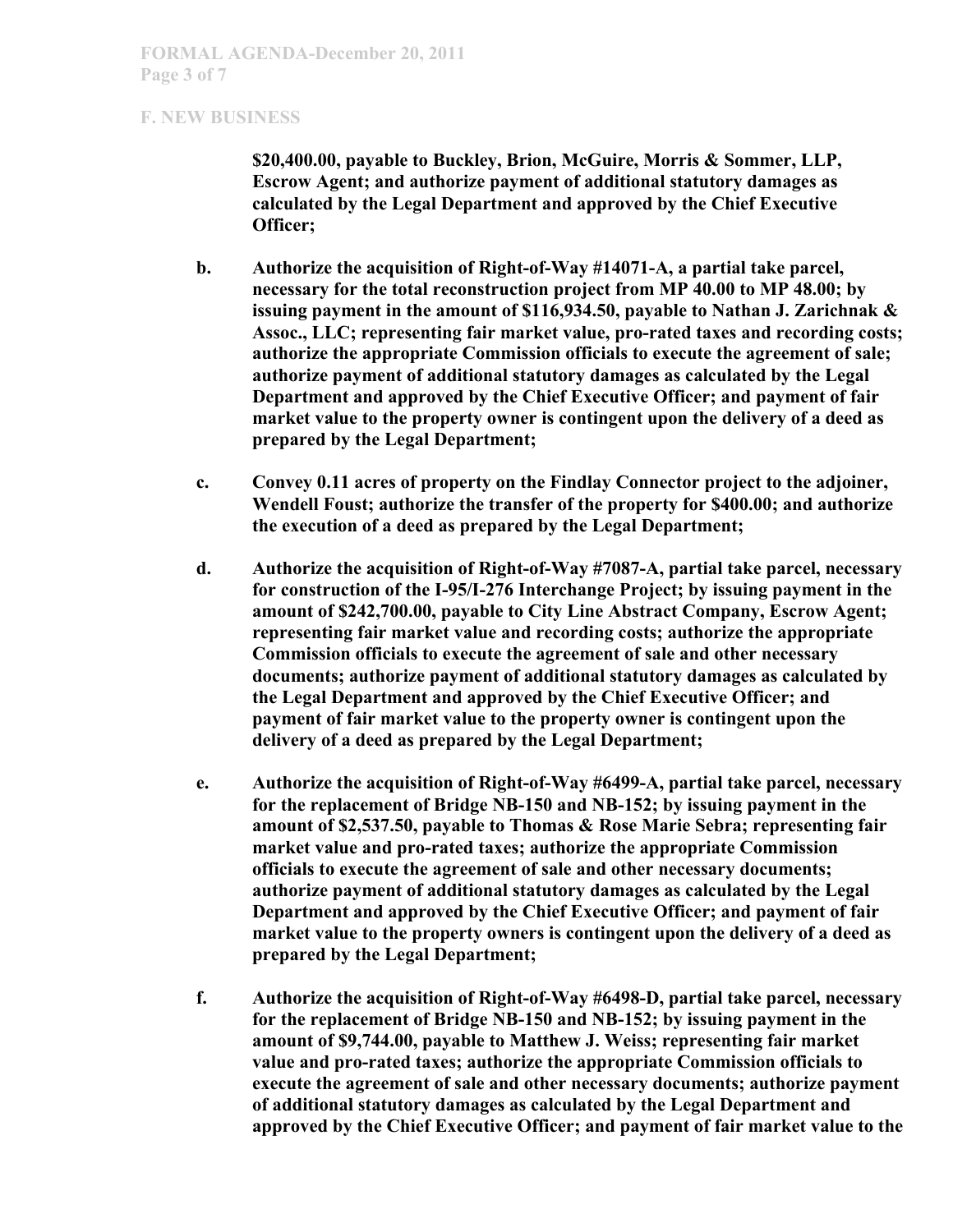**property owner is contingent upon the delivery of a deed as prepared by the Legal Department.**

- **4. Approve advertising for the items listed in memos "a" through "e":**
	- **a. Two (2) engineering firms to perform open-end design engineering services, systemwide;**
	- **b. Authorized Service Provider to provide coverage from MP M28.00 to MP M54.00;**
	- **c. Investment Performance Reporting System to ensure the Commission's assets are obtaining satisfactory returns and not exposing the Commission to unnecessary risks;**
	- **d. Authorized Service Provider to provide coverage from MP 127.30 to MP 154.10;**
	- **e. Authorized Service Provider to provide coverage from MP A56.80 to MP A75.80.**
- **5. Approve the Award of Bids and the Issuance of Purchase Orders for the items listed in memos "a" through "g":**
	- **a. Sweepers and catch basin cleaner rentals for 3 months, to the lowest responsive and responsible bidder, Jack Doheny Rentals, Inc.; at a total award of \$393,000.00;**
	- **b. Panaya SaaS Support software pack for 3-years, to Panaya, LTD; at a total award of \$138,000.00;**
	- **c. Job-Order contracts for 2 years (with the option to renew for two additional years) to the lowest responsive and responsible bidders, at a total award of \$25,000.000.00:**

| <b>GENERAL</b>           |                                             |                 |
|--------------------------|---------------------------------------------|-----------------|
| District 1               | <b>Sunrise Commercial Contracting, Inc.</b> | \$3,500,000.00  |
| <b>District 2</b>        | <b>Lobar Associates, Inc.</b>               | \$3,500,000.00  |
| District 3               | <b>Lobar Associates, Inc.</b>               | \$3,500,000.00  |
| District 4               | <b>Lobar Associates, Inc.</b>               | \$3,500,000.00  |
| District 5               | <b>Lobar Associates, Inc.</b>               | \$3,500,000.00  |
| <b>Total for General</b> |                                             | \$17,500,000.00 |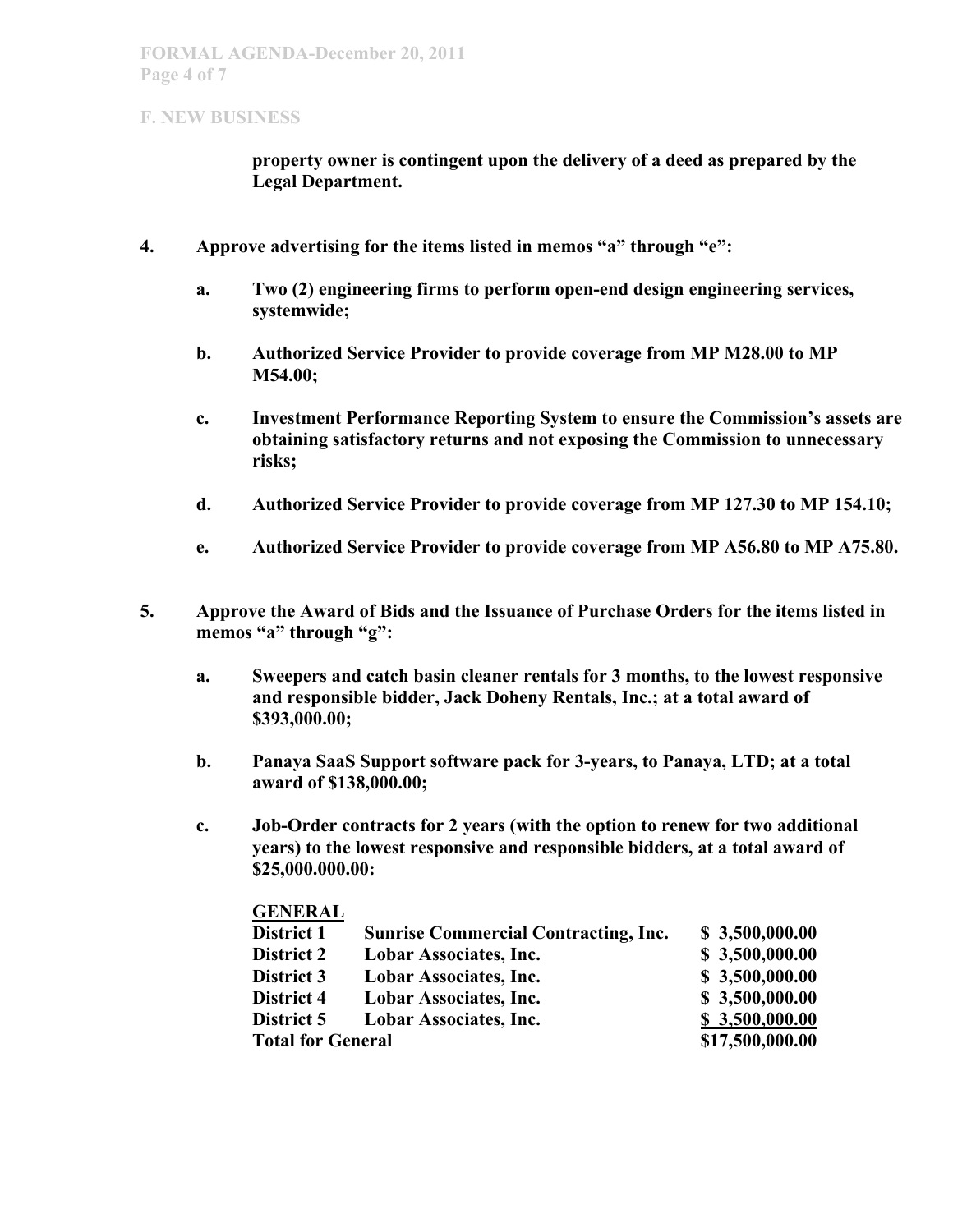#### **ELECTRICAL**

| District 1                  | <b>Schultheis Electric</b>               | \$500,000.00   |
|-----------------------------|------------------------------------------|----------------|
| <b>District 2</b>           | <b>Sunrise Electrical Services, Inc.</b> | \$500,000.00   |
| <b>District 3</b>           | IB Abel, Inc.                            | \$500,000.00   |
| District 4                  | <b>Clark Contractors</b>                 | \$500,000.00   |
| <b>District 5</b>           | <b>Clark Contractors</b>                 | \$500,000.00   |
| <b>Total for Electrical</b> |                                          | \$2,500,000.00 |

## **HVAC**

| District 1            | <b>MARC-Service, Inc.</b>       | \$500,000.00   |
|-----------------------|---------------------------------|----------------|
| <b>District 2</b>     | <b>MARC-Service, Inc.</b>       | \$500,000.00   |
| <b>District 3</b>     | <b>G R Sponaugle &amp; Sons</b> | \$500,000.00   |
| District 4            | Blanski, Inc.                   | \$500,000.00   |
| District 5            | Blanski, Inc.                   | \$500,000.00   |
| <b>Total for HVAC</b> |                                 | \$2,500,000.00 |

#### **PLUMBING**

| District 1                | <b>Clark Contractors, Inc.</b> | \$500,000.00   |
|---------------------------|--------------------------------|----------------|
| <b>District 2</b>         | <b>Clark Contractors, Inc.</b> | \$500,000.00   |
| District 3                | <b>Clark Contractors, Inc.</b> | \$500,000.00   |
| District 4                | <b>Clark Contractors, Inc.</b> | \$500,000.00   |
| District 5                | <b>Clark Contractors, Inc.</b> | \$500,000.00   |
| <b>Total for Plumbing</b> |                                | \$2,500,000.00 |
|                           |                                |                |

## **TOTAL JOC AWARDS: \$25,000,000.00**

- **d. Eight (8) 2012 Chevrolet Colorado 4WD extended cab pickup trucks; utilizing the Commonwealth's contract with Apple Automotive Group; at a total award of \$174,624.00;**
- **e. Exercise the option to renew the agreements for diesel motor fuel and heating/emergency generator fuel for an additional year (January 1, 2012- December 31, 2012):**

|                                | <b>Additional Cost</b> |
|--------------------------------|------------------------|
| <b>Mansfield Oil Company</b>   | \$2,080,000.00         |
| <b>Petroleum Traders Corp.</b> | 525,000.00             |
| <b>Glassmere Fuel Service</b>  | 45,000.00              |
| <b>Export Fuel Co.</b>         | 15,000.00<br>S         |
| <b>Talley Petroleum</b>        | 65,000.00<br>S         |
| <b>Naughton Energy Corp.</b>   | 55,000.00<br>S         |
| <b>Leffler Energy</b>          | 30,000.00              |
| <b>TOTAL RENEWAL:</b>          | \$2,815,000.00         |

**f. Twelve (12) trailer mounted message boards, utilizing the Commonwealth's contract with American Signal Company; at a total award of \$172,200.00;**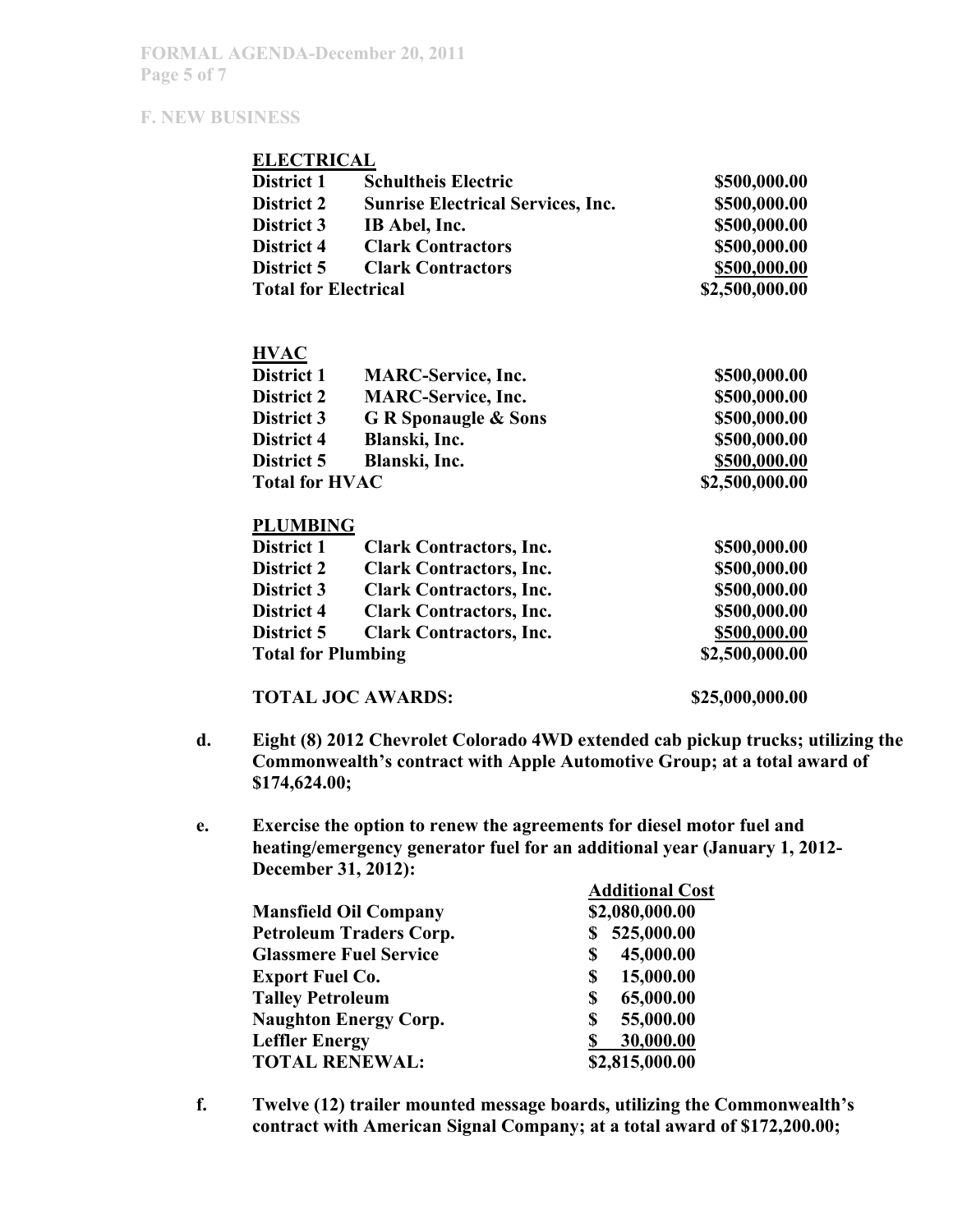**g. Janitorial Supplies for 2 years (with the option to renew for two additional years) to the lowest responsive and responsible bidders, at a total award of \$404,000.00: XPEDX \$242,000.00**

| _________    |
|--------------|
| \$88,000.00  |
| 4,000.00     |
| \$70,000.00  |
| \$404,000.00 |
|              |

- **6. Approve the Award of Contracts for the items listed in memos "a" through "d":**
	- **a. Contract #T-187.00R001-3-02 for bituminous overlay between MP 187.80 and MP 191.52 and shoulder and median sealing between MP 187.30 and MP 196.80, to the lowest responsive and responsible bidder, Highway Materials, Inc.; at a not-to-exceed amount of \$3,086,684.56 and a contingency of \$100,000.00;**
	- **b. Contract #EN-0090-03-02 for concrete pavement rehabilitation and joint repairs between MP G0.02 and MP G13.08, to the lowest responsive and responsible bidder, Swank Construction Company, LLC; at a not-to-exceed amount of \$2,730,189.39 and a contingency of \$150,000.00;**
	- **c. Contract #T-345.75R001-3-02 for bituminous overlay between MP 345.75 and MP 351.79, to the lowest responsive and responsible bidder, Glasgow, Inc.; at a not-to-exceed amount of \$12,069,390.03 and a contingency of \$350,000.00;**
	- **d. Contract #T-220.00T001-3-03 for the replacement of Bridge B-532 at MP 222.23, to the lowest responsive and responsible bidder, Susquehanna Valley Construction Corp.; at a not-to-exceed amount of \$2,978,369.00 and a contingency of \$150,000.00.**
- **7. Authorize the issuance of payment for the 2011 Notice of Assessment from the Bureau of Workers' Compensation, Department of Labor and Industry, for the Workers' Compensation Administration Fund, in the amount of \$46,800.00.**
- **8. Approve Supplement #3 with Harris Miller Miller & Hanson for the noise analysis and mitigation design services for the total reconstruction project from MP 320.00 to MP 326.00, for an increase of \$25,321.00; necessary to refine and optimize the barrier designs for preparation for the final roadway plans.**
- **9. Authorize the establishment of various pools and the approval to include the selected qualified firms in the various pools for the items listed in memos "a" and "b":**